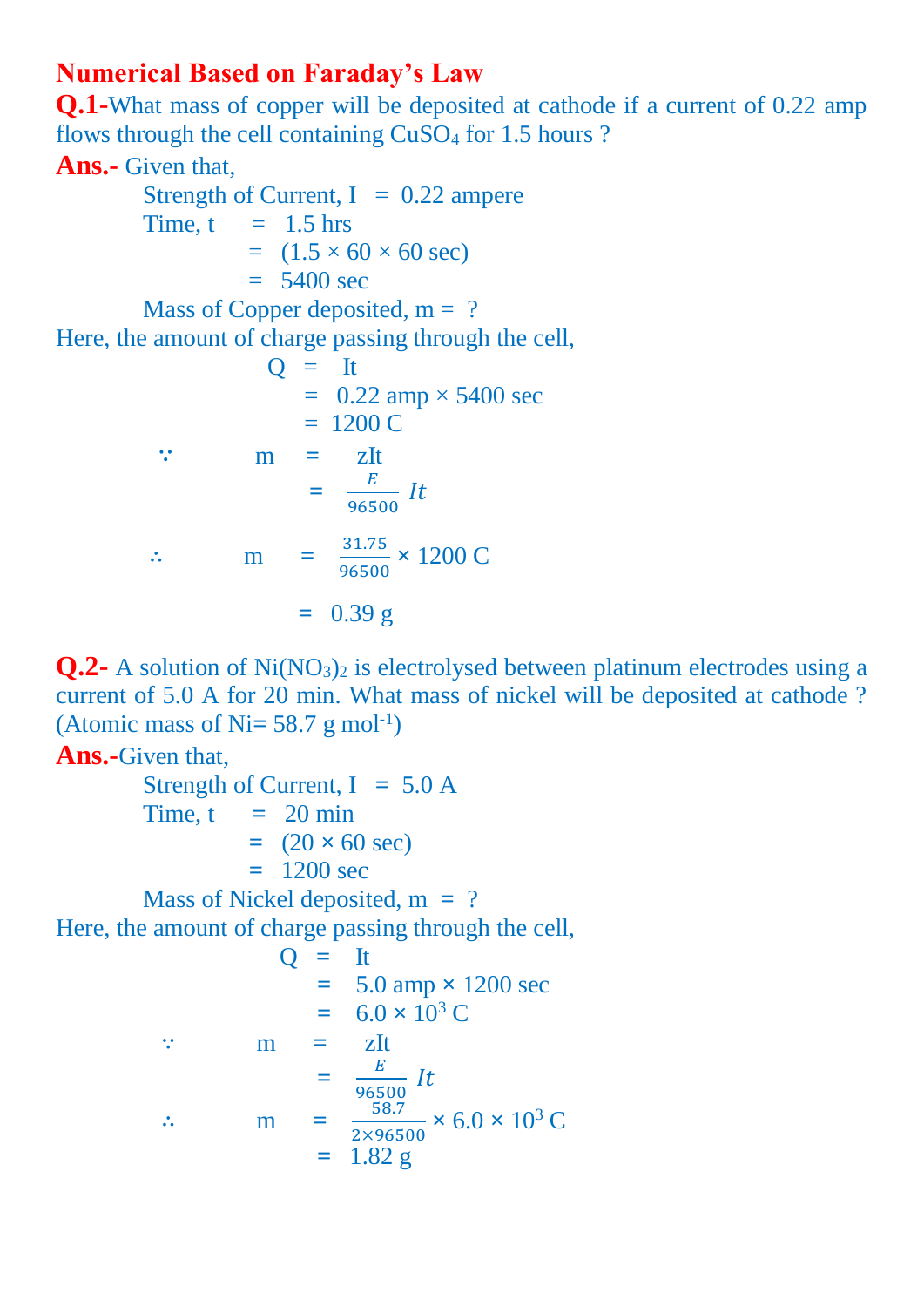**Q.3-**How many moles of mercury will be produced by electrolysing 10 M  $Hg(NO<sub>3</sub>)<sub>2</sub>$  solution with a current of 200 amp for 3 hours ? (Molar mass of  $Hg(NO<sub>3</sub>)<sub>2</sub> = 200.6$  gmol<sup>-1</sup>)

## **Ans.-**Given that,

 Strength of Current, I **=** 200 ampere Time,  $t = 3$  hrs  $=$   $(3 \times 60 \times 60 \text{ sec})$  **=** 10800 sec Moles of Mercury deposited **=** ? Here, the amount of charge passing through the cell,  $Q = It$  $= 200$  amp  $\times$  10800 sec  $= 2.16 \times 10^6$  C ∵ m **=** zIt **=**  $\frac{E}{\epsilon_0}$  It 96500 ∴ m **=** 200.6  $\frac{200.6}{2 \times 96500} \times 2.16 \times 10^6$  C **=** 22.45 g ∴ No. Of moles of  $Hg(NO<sub>3</sub>)<sub>2</sub>$ , n **=** Mass of  $Hg(NO<sub>3</sub>)<sub>2</sub>(g)$ <br>CMM of U<sub>2</sub>(NO<sub>2</sub>) GMM of  $Hg(NO<sub>3</sub>)<sub>2</sub>$  $=\frac{22.45}{300.6}$  $\frac{22.45}{200.6}$ **=** 0.112 moles

**Q.4.** Chromium metal can be plated out from acidic solution containing CrO<sub>3</sub> as per the following equaqion-

 $CrO_3 + 6H^+ + 6e^- \rightarrow Cr(s) + 3H_2O$ 

Calculate the mass of Chromium that will be plated out by 12000 C of charge.

**Ans.-** From given equation, it is clear that, 1 mole of chromium is deposited by 6 moles of electrons. Thus,

1 mole of  $Cr \equiv 6$  moles of electrons ∴ 52 g of Cr  $\equiv$  6 Faraday of charge or 52 g of Cr  $\equiv$  6  $\times$  96500 C of charge  $\therefore$  x g of Cr (say) = 12000 C of charge  $52g$  $x g$  $= \frac{6 \times 96500 C}{12000 G}$  $12000C$ ∴  $\ddot{x}$  = 52 × 12000 6 ×96500  $= 1.077$  g